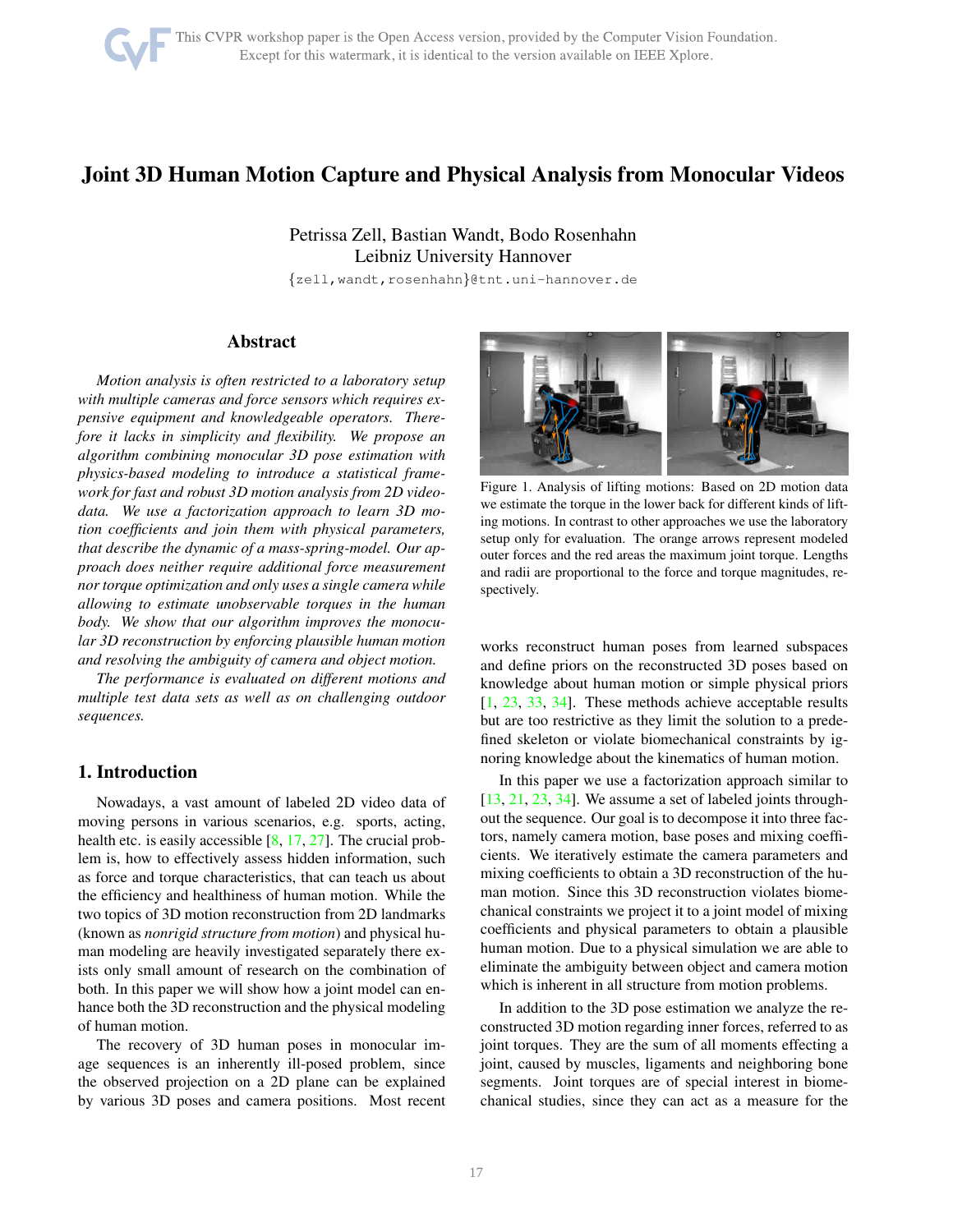<span id="page-1-0"></span>strain at a joint. For example, the alignment of prosthetics can be characterized by investigating joint torques during gait  $[25]$ . The method of choice, used in gait analysis laboratories is to inversely calculate joint torques from ground reaction forces (GRF) [\[36\]](#page-8-9) and joint trajectories. This poses a disadvantage, since the trajectory data and the related accelerations have a high uncertainty, in general.

Alternatively, the estimation of joint torques can be achieved via forward dynamics optimization. Here torques are implemented in the equations of motion (EOM) and estimated by solving an optimization problem, that includes the integration of EOM. This method has the advantage of directly accessible joint torques, but the required integration entails high computational cost [\[37\]](#page-8-10). Furthermore the choice of objective (usually some form of energy function) to be minimized is crucial for the quality of results and the convergence of the optimization algorithm requires sufficient initialization. Therefore this method lacks in stability and robustness.

In order to circumvent these issues, we apply a datadriven statistical approach. Physical model parameters are learned together with associated motion mixing coefficients resulting in a combined statistical model, that enables us to directly infer 3D information from a monocular image sequence, without the need for expensive optimization.

We will test the performance of our joint model for two motion types (walking and lifting). We focus on the analysis of gait patterns, because this basic form of movement is essential in biomechanical research  $[12, 25]$  $[12, 25]$ . Additionally, an exemplary measure for healthiness of lifting motions is defined to demonstrate practicability of our proposed method for health applications (cf. Fig. [1\)](#page-0-0). We will show 3D reconstructions of motion capture sequences as well as reconstructions of the challenging outdoor sequences of the KTH data base [\[17\]](#page-8-1) and evaluate the stability of 3D reconstructions with respect to noisy and occluded input joint trajectories. Our algorithm is stable up until an occlusion of 25 % of the joints, while other physics-based methods [\[6,](#page-7-1) [16\]](#page-8-12) fail when confronted with incomplete input information.

To the best of our knowledge this is the first approach to combine 3D reconstructions from moving uncalibrated monocular cameras with a 3D physical model in a joint framework.

Summarizing, our contributions are:

- A joint model for 3D motion reconstruction and physical analysis from moving monocular cameras. The joint model naturally solves the ambiguity of camera and object motion.
- Estimation of formerly non-observable inner and exterior forces from a set of monocular images without tedious optimization.
- Analyzing *healthiness* of lifting motions.

# 2. Related Work

The factorization of a set of tracked 2D features of a nonrigid object in two sets of variables describing camera motion and object motion was first proposed by Bregler et al. [\[4\]](#page-7-2). They model a pose in a single image as a linear combination of rigid base shapes. Since these base shapes are ambiguous [\[38\]](#page-8-13) there are multiple works constraining the formulation of [\[4\]](#page-7-2) with additional priors [\[2,](#page-7-3) [9,](#page-8-14) [30,](#page-8-15) [31\]](#page-8-16).

The mentioned solutions to the nonrigid structure from motion problem create good results for benchmark data sets. However, they fail for most real world sequences where there is insufficient camera motion as shown by [\[2\]](#page-7-3). Therefore a number of authors propose the use of different priors on the reconstructed shapes. Common approaches for reconstruction of human motion from single images or image sequences use trained base poses and anthropometric constraints [\[1,](#page-7-0) [23,](#page-8-3) [33,](#page-8-4) [34\]](#page-8-5). These works show the efficiency of using information about human anthropometry. However, they do not model any forces or torques acting on the human body.

In this work we include a physical model for human motion that considers inner (joint torques) and outer forces (ground reaction forces/interaction with objects). Physicsbased modeling of human motion is an established approach in the field of computer graphics for the synthesis of physically-valid movement [\[11,](#page-8-17) [24,](#page-8-18) [28,](#page-8-19) [35,](#page-8-20) [40\]](#page-9-0). In computer vision physical models are used to facilitate object and person tracking [\[5,](#page-7-4) [20,](#page-8-21) [32\]](#page-8-22), since they address frequently occurring inaccuracies, such as unrealistic or instable movement. Furthermore the integration of a physical model allows for video-based motion analysis, i.e. the estimation of forces and moments, acting on the observed body [\[3\]](#page-7-5). Regarding a complex dynamical system, such as the human body, this problem has been sparsely examined.

Brubaker et al. [\[6\]](#page-7-1) use an articulated mass-spring model to estimate joint torques and contact dynamics based on 3D motion capture data. The authors decouple the EOM at different frames by introducing additional root forces in order to avoid the high computational cost induced by the integration step in forward dynamics optimization. While our physical model is inspired by [\[6\]](#page-7-1), we do not use unphysical root forces and bypass the expensive optimization by learning model parameters on a training set of motion sequences. Furthermore [\[6\]](#page-7-1) requires knowledge about the global position and orientation of the root joint and is therefore inapplicable for moving camera scenarios.

Other works focus on the synthesis of realistic motions using physics-based modeling, e.g. to learn a subject specific description of motion styles [\[18\]](#page-8-23) or to enforce physical constraints on statistical motion priors [\[35\]](#page-8-20). The authors concentrate on the generation of natural-looking movement and do not discuss the soundness of resulting force and torque profiles.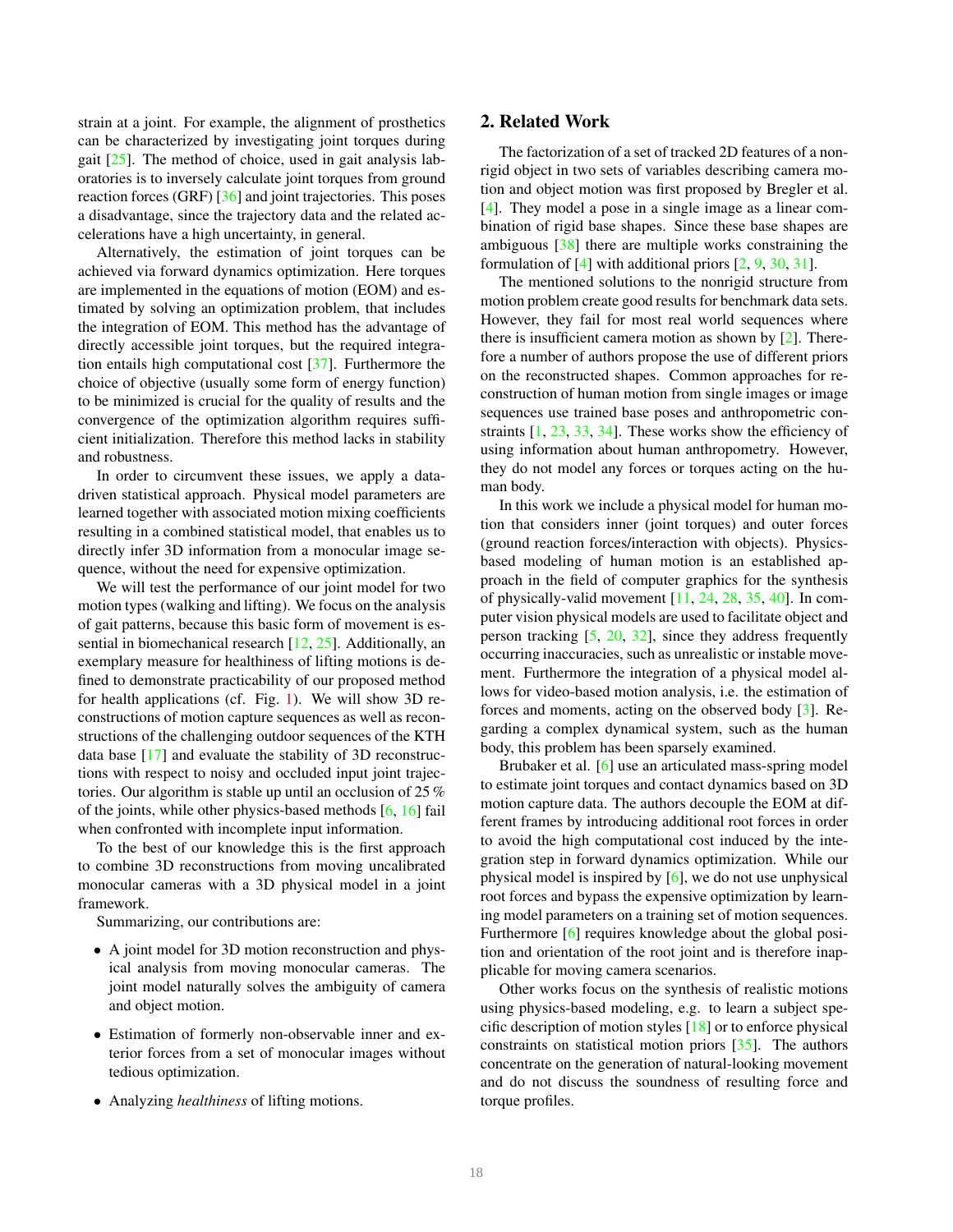<span id="page-2-7"></span>Recently researchers attempt to learn a mapping from a motion to the corresponding joint torques: Johnson et al. [\[16\]](#page-8-12) investigate sparse coding for inverse dynamics regression and find that the resulting torque errors are unacceptably large. A related problem is treated in [\[39\]](#page-9-1). The authors introduce a joint statistical model for the physical analysis of gait patterns in 2D. In [\[19\]](#page-8-24) a data-driven prior model for contact information and joint torques is constructed to reduce the ambiguity of inverse dynamics. In contrast to these approaches, we propose a 3D statistical model, consisting of motion mixing coefficients and physical parameters. On this basis, we demonstrate monocular torque estimation, that is very robust with respect to noisy and occluded input joint trajectories and requires small computation times, compared to optimization-based methods.

# <span id="page-2-5"></span>3. Pose Estimation

The pose estimation from 2D joint labels is based on a nonrigid structure from motion formulation, such as [\[4\]](#page-7-2). We assume that the input data can be decomposed in camera matrices, base poses and coefficients for these base poses. The 3D base poses are learned from 3D sequences of the same motion category as the motion we want to reconstruct. The algorithm iteratively minimizes a reprojection error to solve for the camera matrices and coefficients.

Let  $W_{2d} \in \mathbb{R}^{2f \times j}$  be the input data consisting of stacked 2D poses  $P_{1,...,f} \in \mathbb{R}^{2 \times j}$  for f frames and j joints. Each row of  $P_i$  for  $i = 1, \ldots, f$  contains the 2D point coordinates of the  $i$  joints.

To achieve translational invariance each  $P_i$  is subtracted by the mean of all  $P_i$  which centers it at the origin. We assume that the input data can be factored in two terms representing camera matrices  $\mathbf{K} \in \mathbb{R}^{2f \times 3f}$  and 3D poses  $\vec{S} \in \mathbb{R}^{3f \times j}$ 

<span id="page-2-0"></span>
$$
W_{2d} = KS.\t\t(1)
$$

S is constructed in the same way as  $W_{2d}$  by stacking 3D poses  $S_i \in \mathbb{R}^{3 \times j}$ . We construct  $S_i$  from a linear combination of k base poses  $Q_{0,1,...,k} \in \mathbb{R}^{3 \times j}$  similar to [\[4\]](#page-7-2).

$$
S_i = Q_0 + \sum_{l=1}^k \alpha_l Q_l \tag{2}
$$

S can now be written as

<span id="page-2-1"></span>
$$
S = \left(\begin{array}{c} \boldsymbol{Q}_0 + \sum_{l=1}^k \alpha_{l,1} \boldsymbol{Q}_l \\ \vdots \\ \boldsymbol{Q}_0 + \sum_{l=1}^k \alpha_{l,f} \boldsymbol{Q}_l \end{array}\right) = \boldsymbol{A} \left(\begin{array}{c} \boldsymbol{Q}_0 \\ \vdots \\ \boldsymbol{Q}_k \end{array}\right) = \boldsymbol{A} \boldsymbol{Q}, \tag{3}
$$

where

$$
\boldsymbol{A} = \left( \begin{array}{cccc} 1 & \alpha_{1,1} & \cdots & \alpha_{l,1} \\ \vdots & \vdots & \ddots & \vdots \\ 1 & \alpha_{1,f} & \cdots & \alpha_{l,f} \end{array} \right) \otimes \boldsymbol{I}_3 \qquad (4)
$$

and ⊗ denotes the Kronecker product. While the base poses  $Q_l$  can be learned by a principal component analysis on similar motion sequences, the only unknowns are the camera matrices  $K$  and the mixing coefficients  $A$ . Approaches that iteratively estimate the camera matrices and the coefficients have proven to give good results, even on single images [\[23,](#page-8-3) [34,](#page-8-5) [33\]](#page-8-4). However, the number of coefficients is large. Our approach is motivated by [\[2\]](#page-7-3) as we are representing the coefficients in a trajectory basis. In contrast to [\[2\]](#page-7-3) we use our previously learned shape basis and iteratively solve for the coefficients and camera parameters instead of solving for the shape basis. This is done by decomposing the coefficient matrix  $\boldsymbol{A}$  in the trajectory basis matrix  $\mathbf{B} \in \mathbb{R}^{f \times b}$  and a weighting matrix  $\mathbf{D} \in \mathbb{R}^{b \times k}$  with b as the number of trajectory bases which reduces the number of unknowns to  $b \cdot k$ .

<span id="page-2-2"></span>
$$
A = (BD) \otimes I_3 \tag{5}
$$

While an arbitrary set of basis functions is possible, base functions of a discrete cosine transform (DCT) have proven to give good results due to their excellent energy compaction for highly correlated data [\[2\]](#page-7-3). Using basis functions also enforces smoothness of the weights in  $A$ , which appears to be a valid assumption considering human motion  $(cf. [33]).$  $(cf. [33]).$  $(cf. [33]).$ 

With Eqs.  $(1)$ ,  $(3)$  and  $(5)$  a reprojection error can be minimized by

<span id="page-2-3"></span>
$$
\min_{\boldsymbol{K},\boldsymbol{D}}\|\boldsymbol{W}_{2d}-\boldsymbol{K}(\boldsymbol{B}\boldsymbol{D}\otimes\boldsymbol{I}_{3})\boldsymbol{Q}\|_{F}.\tag{6}
$$

Eq. [\(6\)](#page-2-3) is solved by iteratively optimizing for  $K$  and  $D$ . Note, that both sub problems are convex and can be efficiently solved by modeling tools for specifying and solving convex programs such as [\[14,](#page-8-25) [15\]](#page-8-26).

# <span id="page-2-6"></span>4. Physical Model

The physical simulation is based on a 3D mass-springmodel, consisting of 13 segments. The kinematic chain is parametrized according to Denavit-Hartenberg [\[29\]](#page-8-27) and has 29 degrees of freedom (DOF), that constitute the mutually independent model coordinates  $q$ . Six of them describe the global position and orientation of the root link, leaving 23 DOF for internal joint angles. The state of the model at a time  $t$  is defined by its link configuration and the corresponding linear and angular velocities  $[q(t), \dot{q}(t)]^T$ .

Each of the internal links is associated with a torsional spring that exerts a torque  $\tau_j$  on adjacent segments, according to

<span id="page-2-4"></span>
$$
\tau_j = -\kappa_j (q_j - q_j^{(0)}) - d_j \dot{q}_j , \qquad (7)
$$

with joint link angle  $q_j$ , stiffness  $\kappa_j$ , resting angle  $q_j^{(0)}$  and damping constant  $d_j$ . In order to generate realistic human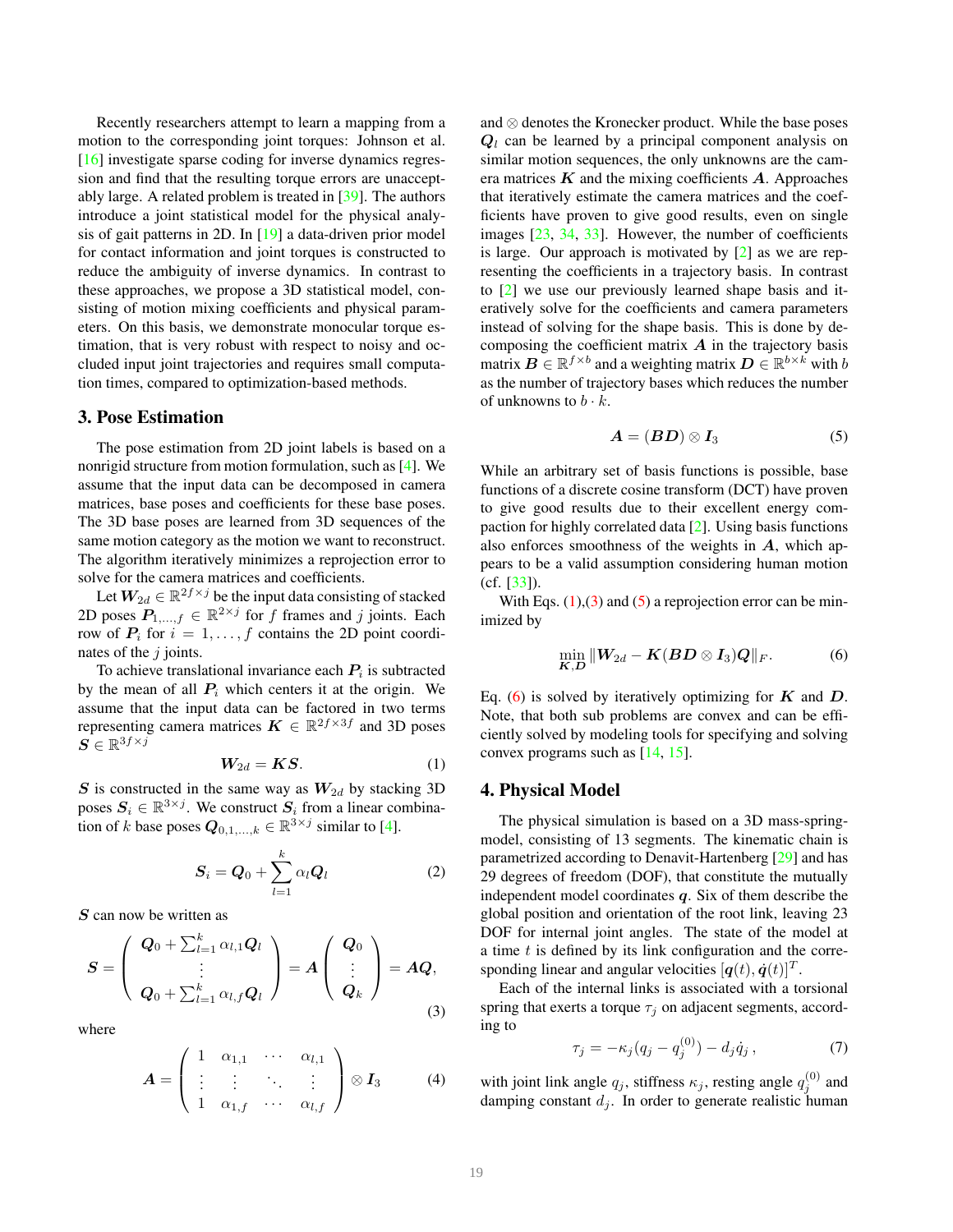<span id="page-3-4"></span>

<span id="page-3-0"></span>Figure 2. Detection of the phases of a walking motion using the extrema of the first and second base pose coefficient.

movement, we divide motion sequences into several phases with separate sets of spring parameters. Since one phase corresponds to a uniform motion the phase transitions can be easily estimated by detecting the extrema in the base shape coefficients as shown in Fig. [2.](#page-3-0)

The GRFs are simulated by incorporating a contact model which is inspired by [\[6\]](#page-7-1). Vertical reaction forces and frictional forces are implemented as very stiff damped spring forces, modulated by sigmoid functions and act on a set of contact points at the sole of the foot, when they approach the ground. One sigmoid causes the contact forces to be zero when the contact points are distant from the ground and the other prevents an acceleration towards the ground. The total contact force is defined as

$$
\mathbf{F}_c(\mathbf{q}, \dot{\mathbf{q}}) = F_v(y_c(\mathbf{q})) \sigma(s_1 F_v(\mathbf{q})) e_y \n- d_h J_c \dot{\mathbf{q}} \sigma(s_2 (y_0 - y_c(\mathbf{q}))) \nF_v(y_c) = (-\kappa_v (y_c - y_0) - d_v \dot{y}_c) \sigma(s_2 (y_0 - y_c)),
$$
\n(8)

where  $\sigma = (1 + \exp(-x))^{-1}$ . The two terms in Eq. [\(8\)](#page-3-1) represent vertical contact force and friction, respectively. The ground plane is described by its normal vector  $e_y$  and its offset  $y_0$ . The contact force is depending on the contact point height  $y_c(q)$  and the linear and rotational horizontal velocity components  $J_c \dot{q}$ , with contact Jacobian  $J_c$ . The spring stiffness  $\kappa_v$  and attenuation constants  $d_v$  and  $d_h$  are optimization parameters, i.e. variable for every motion. The residual factors are empirically set to  $[s_1, s_2] = [30, 3 \cdot 10^3]$ .

To simulate a motion of the physical model, equations of motion (EOM) have to be formulated and solved numerically. We derive the EOM by means of the TMT-method [\[26\]](#page-8-28):

$$
\mathcal{M}\ddot{q} = \tau + J^T (M(a_g - G) + F_c).
$$
 (9)

Here  $\mathcal{M} = J^T M J$  and  $M$  denote the mass matrix in generalized and mutually dependent coordinates, respectively, with the Jacobian  $J$ , describing the corresponding transformation. Relative segment masses, moments of inertia and center of mass positions are set according to anthropometric data [\[7\]](#page-8-29). In addition to joint torques  $\tau$  and contact force  $F_c$ , we incorporate gravitational acceleration  $a<sub>q</sub>$  and convective acceleration G.

The estimation of active joint torques is done via forward dynamics optimization. In other words, we simulate a motion, using our physical model and optimize parameters  $\mathbf{\Theta} = [\mathbf{q}_0^T, \dot{\mathbf{q}}_0^T, \boldsymbol{\kappa}^T, \mathbf{q}^{(0)T}, \mathbf{d}^T]$  to minimize the distance between states and additional regularization terms. Here  $[q_0^T, \dot{q}_0^T]^T$  denotes the initial state of the model and the vectors  $\kappa$ ,  $q^{(0)}$  and d include spring constants, resting angles and damping constants for all modeled springs. The corresponding optimization problem reads as follows,

<span id="page-3-2"></span>
$$
\Theta = \arg\min_{\Theta} \left\{ \frac{w_0}{T} \sum_{t=1}^T \left| [\boldsymbol{q}, \dot{\boldsymbol{q}}]_{\text{mod},t}^T - [\boldsymbol{q}, \dot{\boldsymbol{q}}]_{\text{targ},t}^T \right|^2 + \frac{w_1}{T} \sum_{t=1}^T \left( \boldsymbol{\tau}_t^T \boldsymbol{\tau}_t + \dot{\boldsymbol{\tau}}_t^T \dot{\boldsymbol{\tau}}_t \right) \qquad (10) + \frac{w_2}{T} \sum_{t=1}^T (\boldsymbol{J}_c \dot{\boldsymbol{q}}_{\text{mod},t})^T (\boldsymbol{J}_c \dot{\boldsymbol{q}}_{\text{mod},t}) \right\},
$$

with  $[q, \dot{q}]_{\text{mod},t}^T = \mathcal{D}(\Theta, t)$  and  $\tau_t = \tau(\Theta, [q, \dot{q}]_{\text{mod},t}^T)$ . The function  $\mathcal D$  represents the dynamical state development, i.e. the numerical integration of EOM using the Runge-Kutta Dormand-Prince 5 method [\[10\]](#page-8-30) and starting from the initial state  $[q_0^T, \dot{q}_0^T]^T$ . The vector  $\tau_t$  is composed of all joint torques, which are active at time  $t$  and is calculated with Eq. [\(7\)](#page-2-4).

<span id="page-3-1"></span>In the first term of Eq.  $(10)$ , we evaluate the squared distance between simulated motion and target motion. The second term represents dynamic effort and jerk with torque components calculated according to Eq. [\(7\)](#page-2-4). This term penalizes highly energetic, jittery and quickly oscillating movement. The last term of the objective function describes the mean velocity of feet contact points on the ground, which is supposed to be near zero. The weights  $(w_0, w_1, w_2)$  are empirically set to  $(1, 10^{-2}, 10^{-2})$  for walking and to  $(1, 5 \cdot 10^{-4}, 10^{-2})$  for lifting. This adjustment is necessary, since the required torques to lift weights like 17 kg (as it was performed by the subjects in the test sequences) are essentially higher than active torques during locomotion. We solve the optimization problem using a standard Sequential Quadratic Programming (SQP) approach [\[22\]](#page-8-31) starting from multiple points.

## <span id="page-3-3"></span>5. Joint Pose and Torque Estimation

In this section the algorithm which combines the 3D reconstruction of Sec. [3](#page-2-5) with the physical model of Sec. [4](#page-2-6) is presented. Our proposed algorithm first performs the 3D pose reconstruction (cf. Sec. [3\)](#page-2-5) followed by the physical simulation (cf. Sec. [4\)](#page-2-6) to eliminate any ambiguities between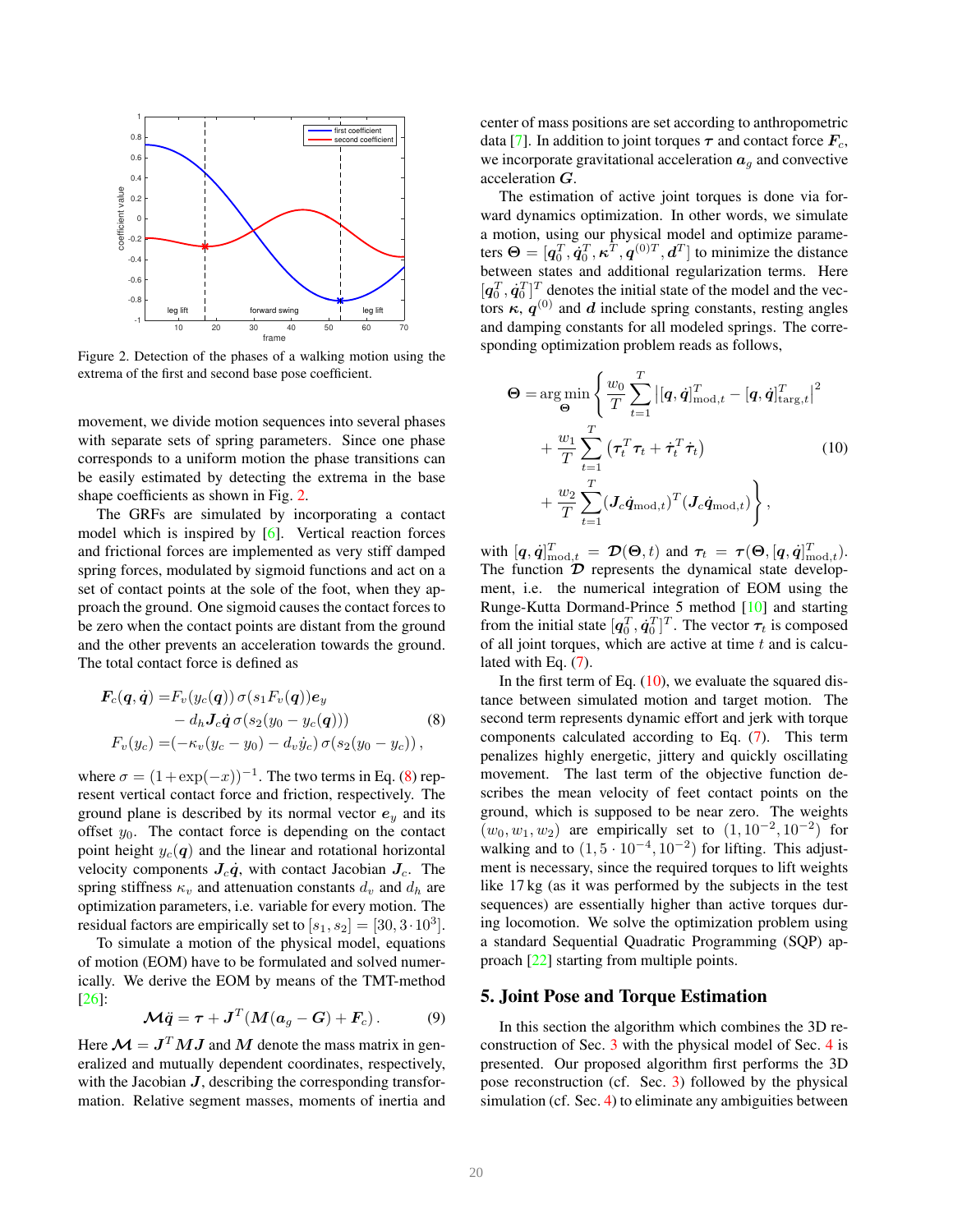<span id="page-4-3"></span>

<span id="page-4-0"></span>Figure 3. Comparison of the temporal behavior of bone lengths after 3D reconstruction (left) and after applying the physical model (right). Obviously, the desired bone length constancy is assured.

camera and object motion as well as enforcing a physically plausible reconstruction.

Before starting the reconstruction we build the joint parameter space consisting of the weighting matrix  $D$  and the physical parameters  $Θ$ . While the parameters  $Θ$  are the results of the optimization problem in Eq.  $(10)$ , the weighting matrix  $D$  can be calculated with Eq. [\(3\)](#page-2-1) and Eq. [\(5\)](#page-2-2). To eliminate the Kronecker product the matrices S and Q are reshaped so that each column represents a single pose, respectively. By combining Eq.  $(3)$  and Eq.  $(5)$  the 3D shape can be written as  $\tilde{S} = BD\tilde{Q}$ , where  $\tilde{S}$  and  $\tilde{Q}$  correspond to the reshaped matrices of  $S$  and  $Q$ . For known 3D shapes  $S$  from the training data,  $D$  can be directly calculated via

$$
D = B^+ \tilde{S} \tilde{Q}^+, \tag{11}
$$

where  $B^+$  and  $\tilde{Q}^+$  denote the Moore-Penrose pseudoinverses of B and  $\tilde{Q}$ , respectively. Finally, a vector  $v_k$  composed of the vectorized weighting matrix  $D$  and the physical parameters  $\Theta$  is assigned to each sequence k in the training set:

$$
\boldsymbol{v}_k = \left(\begin{array}{c} \textit{vec}(\boldsymbol{D}) \\ \boldsymbol{\Theta} \end{array}\right). \tag{12}
$$

Here,  $vec(\cdot)$  is the vectorization operator which stacks the columns of the matrix into a vector. We assume that a newly observed motion lies in the space spanned by the vectors  $v_k$ for each sequence  $k$ .

In the first step, the proposed algorithm performs a 3D reconstruction of an observation represented by the matrix  $W_{2d}$  as described in Sec. [3.](#page-2-5) The result is a camera matrix  $M$  and the weighting matrix  $D$ . The consequent 3D shapes are calculated applying Eq.  $(3)$  and Eq.  $(5)$ . Since we use a linear model to represent nonlinear deformations the estimated 3D motion is expected to differ from the real motion. This can be easily seen when analyzing the temporal behavior of the bone lengths, shown on the left in Fig. [3.](#page-4-0) After the 3D reconstruction the bone lengths fluctuate heavily due to the above mentioned linear model. We address this issue by limiting our parameter space to physically valid motions, in other words, we infer weighting co-



<span id="page-4-2"></span>Figure 4. Consistency of torques: Estimated knee torques for all reconstructed walking sequences (left). The torques are shown for a full gait cycle with mean value in blue and standard deviation in green. On the right hand side an example of the knee torque for the stance phase, calculated via inverse dynamics is displayed.

efficients and physical parameters by means of a k-nearestneighbor  $(k-NN)$  regression in the space spanned by the vectors  $v_k$ . As suggested by [\[39\]](#page-9-1) we use the local k-NN regression, which outperforms global approaches like PCA or asymmetric PCA for this particular problem. The recovered physical parameters  $\Theta$  are now employed to simulate a 3D motion by integrating the corresponding set of EOM, as described in Sec. [4.](#page-2-6)

This step converts the rough 3D pose estimation to a physically feasible 3D reconstruction of the observed motion. Comparing the bone lengths variation before (cf. Fig. [3](#page-4-0) left) and after physical simulation (cf. Fig. [3](#page-4-0) right) indicates an improvement regarding plausibility. Further evaluation is done in Sec. [6.](#page-4-1)

Additionally, the use of the physical model allows us to resolve the ambiguity between camera and object motion. Based on the knowledge we gain from the physical simulation of the observed object, e.g. the forward movement during walking, we can use a standard camera calibration technique with known 2D-3D point correspondences to reconstruct the camera parameters.

# <span id="page-4-1"></span>6. Experiments

We evaluate our joint model concerning 3D motion and torque estimation using a training set of MoCap sequences,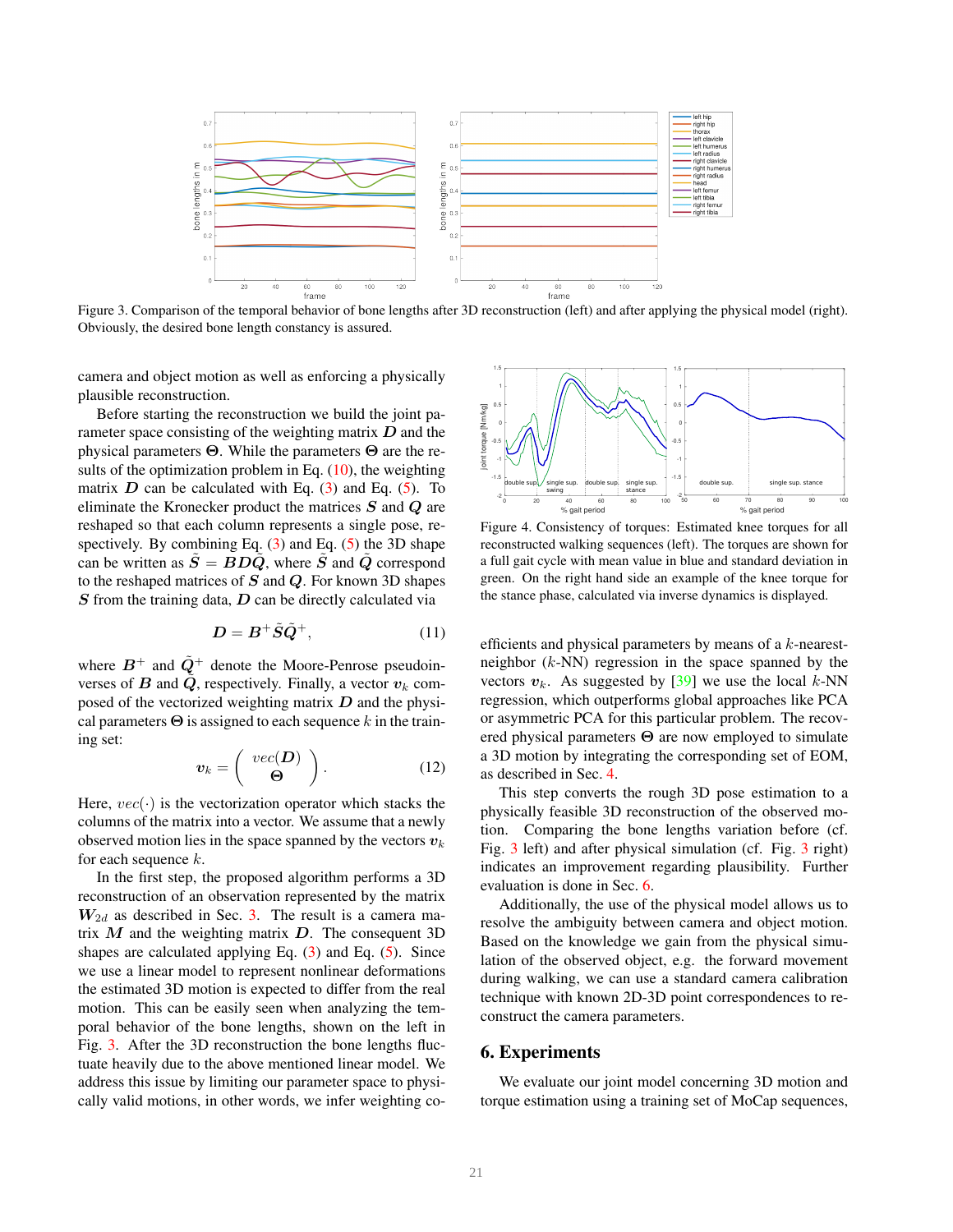<span id="page-5-3"></span>

<span id="page-5-0"></span>Figure 5. Consistency of forces: Modeled vertical contact forces (left) with mean value in blue and standard deviation in green for the whole set of gait sequences. The curve on the right hand side displays the vertical component of a measured GRF vector.

consisting of 45 walking and 31 lifting motions. The data recording was performed with a Vicon T-series MoCapsystem and the corresponding GRF was measured by synchronized AMTI force plates. For each reconstruction, following the method described in Sec. [5,](#page-3-3) the considered sequence is excluded from the training set.

## <span id="page-5-2"></span>6.1. Torque and Force Estimation

First of all, we evaluate the estimation of knee torques from 2D walking data. The results are generated as described in Sec. [5,](#page-3-3) i.e. we reconstruct a 3D motion and infer physical parameters Θ from the resulting motion coefficients, applying a k-NN regression in our joint parameter space. Based on  $\Theta$  we simulate a gait and determine the corresponding model torques using Eq. [\(7\)](#page-2-4). The resulting mean value of knee torques for all reconstructed walking sequences is shown in Fig. [4](#page-4-2) together with the related standard deviation.

For comparison, we calculate the knee torque of an example sequence via inverse dynamics, utilizing force plate data. The model results cover a full gait cycle, while the inverse dynamics solution is only determined for the stance phase. This is due to the inapplicability of inverse dynamics for joints in the swing leg, since the kinematic chain from contact point to joint becomes too long.

The estimated torques are consistent for all reconstructed 3D motions and the shape of the curves and absolute values are similar to inverse dynamics torques. Although, reconstructed extension knee torques tend to be too high from mid-stance to heal-off, compared to values found in biomechanics literature. This might be due to model inaccuracies, concerning mass distribution or imprecision of the skeleton, fitted to the MoCap data.

To analyze the adequacy of our physical model, we depict vertical contact spring forces on the left in Fig. [5.](#page-5-0) On the right hand side the vertical component of the GRF, measured by force plates is shown for comparison. Minimum and maximum values are slightly high and low, respectively but the overall curve progression resembles ground truth data.



<span id="page-5-1"></span>Figure 6. Distance from heel to root joint normalized by leg length. While the 3D reconstruction penetrates the ground in the frames 10 to 20, the physical simulation eliminates all implausible motion.

This experiment shows, that our joint model provides a sound estimation of unobservable 3D torques from monocular videos. The mean computation time for the 3D reconstruction and torque estimation amounts to 21 s, including the optimization for camera and coefficient matrices (Eq.  $(1)$ ), which accounts for over 99%. The pure regression of torques from a 3D motion requires computation times in the order of 0.1 s. To put this value into perspective, we implement the method introduced in [\[6\]](#page-7-1) and optimize using SQP. In doing so we receive computation times that surpass the afore stated result by approximately two orders. All calculations were performed on an 8-core processor and based on unoptimized Matlab code.

#### 6.2. 3D Reconstruction

We performed 3D reconstructions of multiple data sets including walking and lifting motions, both with additional force measurement (cf. Sec. [6\)](#page-4-1). For each sequence multiple random weak perspective cameras are created to obtain monocular input data. Our method achieves a mean 3d error of  $0.219m \pm 0.032m$  for walking motion and  $0.257m \pm 0.026m$  for lifting motion. Since it is not possible to find an objective measure for physical plausibility we performed multiple experiments observing bone lengths and joint trajectories to show the plausibility of our results.

#### 6.2.1 Physical Plausibility

For human motion analysis bone lengths have to be constant over time. The 3D reconstruction represents the mixing coefficients as weighted DCT bases (cf. Sec. [3\)](#page-2-5) which results in heavily fluctuating bone lengths as shown on the left in Fig. [3.](#page-4-0) After projecting the obtained weights in the joint parameter space the physical model fixes the bone lengths in the sequence. The bone lengths for the physical simulation are obtained by calculating the mean of the bone lengths in the 3D reconstruction. Fig. [3](#page-4-0) shows the bone lengths be-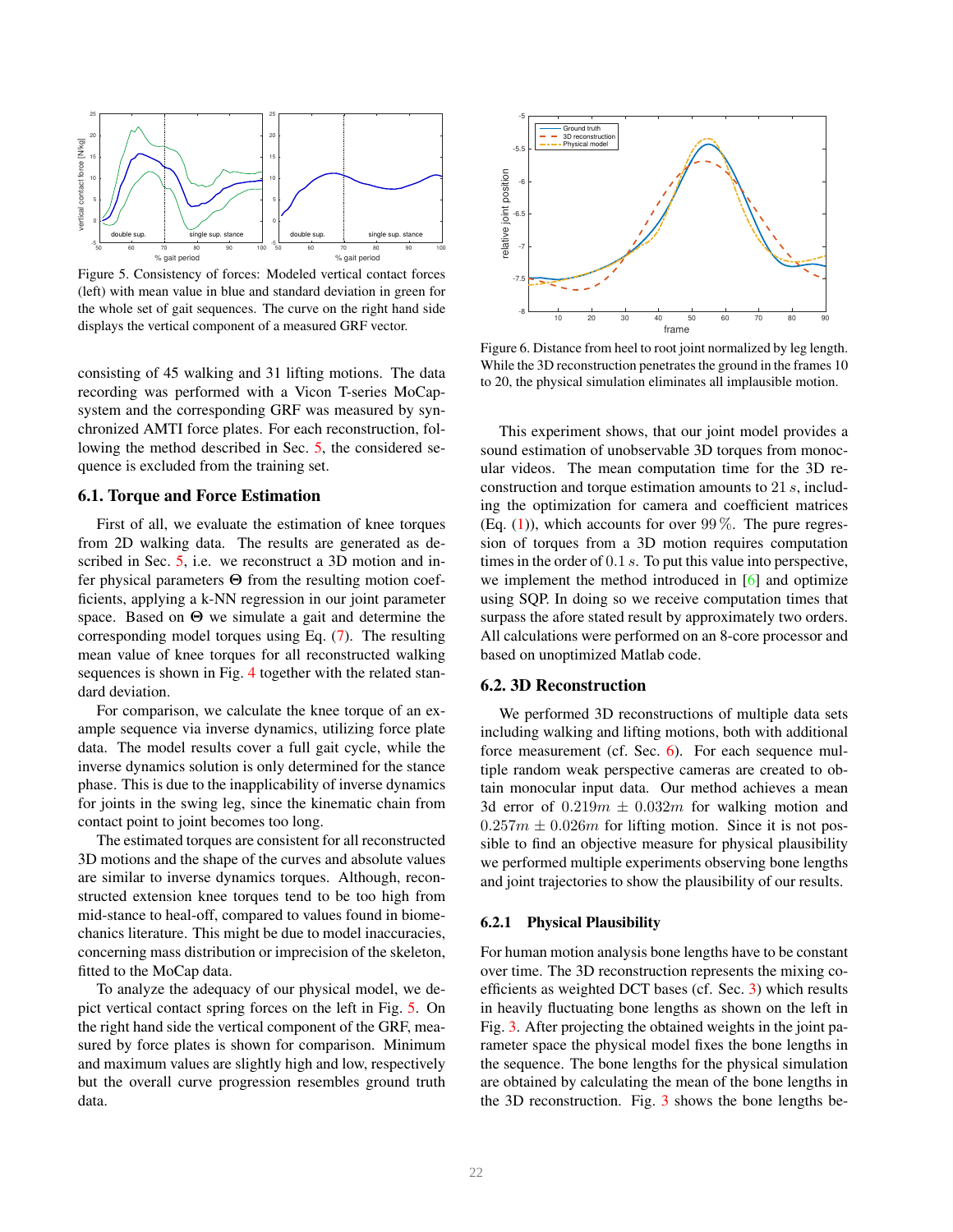<span id="page-6-2"></span>

<span id="page-6-0"></span>Figure 7. Influence of additional noise (top) and occlusions (bottom) on the reconstruction results: The figure shows the mean (blue) and standard deviation (green) of the 3D error. The noise is given by percent of the subjects body height. The reconstruction stays stable up to 18 % noise on the input data and up to 25 % of occluded data points.

fore and after projecting into the joint parameter space for an example sequence of our test data set.

Since feet motion is one of the most important factors in human gait we evaluate for feet motion separately. Fig. [6](#page-5-1) shows the distance from heel to root joint normalized by the leg length for the same sequence as in Fig. [3.](#page-4-0) In this case the DCT bases cause the heel trajectory to overshoot which causes the heel to penetrate the ground. Applying the physical model adjusts the heels trajectory by eliminating implausible motion from the 3D reconstruction.

#### 6.2.2 Stability

To evaluate the noise stability of our method we add Gaussian noise to the input data. According to Eq. [6](#page-2-3) we define a 3D error by  $e = ||W_{3d} - P||_F$ , where  $W_{3d}$  describes the ground truth poses and  $P$  describes the reconstructed poses. The left of Fig. [7](#page-6-0) shows the 3D error as a function of the noise relative to the percentage of body height. With noise as large as 18 % of the body height, the 3D error is still close to the 3D error with noiseless reconstruction.

In realistic scenarios (i.e. not using motion capture equipment) one or multiple body parts can be occluded, either by an object or by other body parts. To evaluate the robustness against occlusions we randomly occlude points in the joint trajectories. This can easily be done by setting the values corresponding to the occluded points to zero in the objective function in Eq.  $(6)$ , which equals to canceling equations. The right of Fig. [7](#page-6-0) shows the 3D error as a function of percentage of occluded points in the joint trajectory. The proposed algorithm appears to be stable up to 25 % occlusion. Since the reconstructions in the stable regions are almost identical, the joint torques are consequently very similar. Therefore, we pass an extensive evaluation here and refer to Sec. [6.1.](#page-5-2)

# 6.2.3 Real World Data

The proposed algorithm is not restricted to a laboratory setup and can also be used in real world scenarios. Here,



<span id="page-6-1"></span>Figure 8. 3D Reconstruction and estimated torques of the KTH football data set. The reconstructions and torques (red spheres) appear to be plausible compared to the corresponding images and torques in Sec. [6.1.](#page-5-2)

we use the KTH football data set  $[17]$  as it contains multiview sequences of a challenging noisy outdoor scene, which shows a football player walking over a playfield. Fig. [8](#page-6-1) shows the 3D reconstruction and estimated torques from camera 1. As expected the reconstructions from the other two cameras are very similar and have a maximal reconstruction error of  $0.05$  m. The estimated torques appear to be plausible compared to the torques in Sec. [6.1.](#page-5-2) Note, that compared to Fig. [7](#page-7-6) the torques are larger due to the more dynamic gait pattern of the subject in the KTH data set.

#### 6.2.4 Camera Path

One of the largest benefits of using a physical model for pose estimation is the known object translation which allows for a calibration of the cameras. Every 3D reconstruction technique which does not know the object translation suffers from the ambiguity of camera and object motion. Due to our proposed physical model it is possible to recover the translation of the person which allows us to perform a camera calibration which recovers the camera parameters. For evaluation we created multiple artificial camera paths of weak perspective cameras in a distance up to  $10 m$  from the ground truth 3D data and use the projections as input data for our algorithm. For 50 randomly created camera paths on different sequences we achieve a mean distance of  $0.6 \, \text{m}$  from the ground truth path and a mean angle error of  $9.4^{\circ}$ .

#### 6.3. Motion Analysis

In order to demonstrate the benefit of our joint model for health applications, we examine torques during lifting exercises. For this purpose we recorded MoCap sequences of subjects lifting a box that weighed 17 kg. The subjects were asked to lift the box in two different ways: first with bent knees and straight back and then with straight knees and bent back as it is shown in Fig. [1.](#page-0-0) The data was used to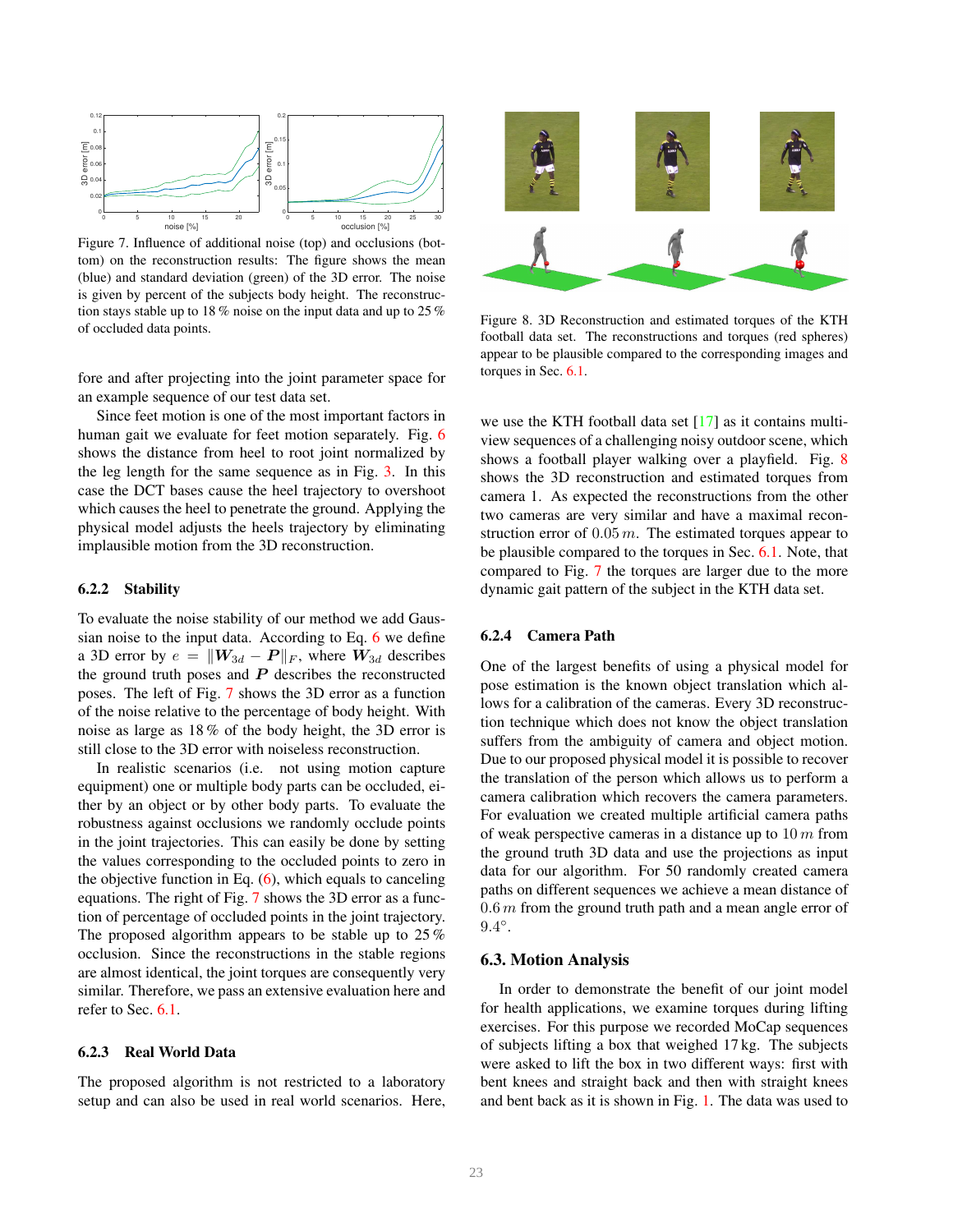<span id="page-7-9"></span>

<span id="page-7-7"></span>Figure 9. Comparison of different lifting motions: Accumulated quadratic torques (dynamic effort) for the forward-backward flexion of the lumbar vertebrae joint.

construct a joint model space for lifting motions that allows us to analyze the acting joint torques.

We determine the dynamic effort  $E_{1v} = \sum_{t} \tau_{1v,t}^2$  resulting from the extension torque  $\tau_{\rm lw}$  in the lower back joint (lumbar vertebrae) to define a health measure for the considered lifting motions. Fig. [9](#page-7-7) shows health measure values for a healthy and an unhealthy lifting style, respectively. The motions are clearly distinguishable according to  $E_{1v}$ , since the accumulated sum of quadratic torques is about 50 % higher in the case of the unhealthy lifting motion with straight knees and bent back. A visualization of the comparison including estimated torques and modeled contact forces can be found in Fig. [1.](#page-0-0) This example shows, that our joint model opens the possibility for a direct health rating of 2D motion data supported by profound knowledge about the underlying physics.

# <span id="page-7-6"></span>7. Conclusion

This paper proposes a joint statistical model for human motion reconstruction and joint torque estimation from monocular image sequences. We combine 3D pose estimation by means of a factorization approach with a physical model of the human body to enforce physical validity on estimated 3D motions and to allow the estimation of unobservable inner moments. We tested the performance of the proposed method in terms of plausibility, accuracy and subjective quality on a dataset of 45 walking and 31 lifting motions as well as on the real world example of the KTH database [\[17\]](#page-8-1). Some of the reconstructions including torque estimation are shown in Fig. [8](#page-6-1) and Fig. [10.](#page-7-8)

# References

- <span id="page-7-0"></span>[1] I. Akhter and M. J. Black. Pose-conditioned joint angle limits for 3d human pose reconstruction. In *IEEE Conf. on Computer Vision and Pattern Recognition (CVPR 2015)*, pages 1446–1455, June 2015. [1,](#page-0-1) [2](#page-1-0)
- <span id="page-7-3"></span>[2] I. Akhter, Y. Sheikh, S. Khan, and T. Kanade. Trajectory space: A dual representation for nonrigid structure from mo-



Figure 10. 3D reconstruction and estimated torques of a walking, a healthy lifting and an unhealthy lifting motion (from top to bottom).

<span id="page-7-8"></span>tion. *IEEE Transactions on Pattern Analysis and Machine Intelligence*, 33(7):1442–1456, July 2011. [2,](#page-1-0) [3](#page-2-7)

- <span id="page-7-5"></span>[3] K. S. Bhat, S. M. Seitz, J. Popović, and P. K. Khosla. *Computer Vision — ECCV 2002: 7th European Conference on Computer Vision Copenhagen, Denmark, May 28–31, 2002 Proceedings, Part I*, chapter Computing the Physical Parameters of Rigid-Body Motion from Video, pages 551–565. Springer Berlin Heidelberg, 2002. [2](#page-1-0)
- <span id="page-7-2"></span>[4] C. Bregler, A. Hertzmann, and H. Biermann. Recovering non-rigid 3d shape from image streams. In *Conference on Computer Vision and Pattern Recognition (CVPR)*, pages 690–696, 2000. [2,](#page-1-0) [3](#page-2-7)
- <span id="page-7-4"></span>[5] M. A. Brubaker and D. J. Fleet. The kneed walker for human pose tracking. In *Computer Vision and Pattern Recognition, 2008. CVPR 2008. IEEE Conference on*, pages 1–8, June 2008. [2](#page-1-0)
- <span id="page-7-1"></span>[6] M. A. Brubaker, L. Sigal, and D. J. Fleet. Estimating contact dynamics. In *Computer Vision, 2009 IEEE 12th International Conference on*, pages 2389–2396, Sept 2009. [2,](#page-1-0) [4,](#page-3-4) [6](#page-5-3)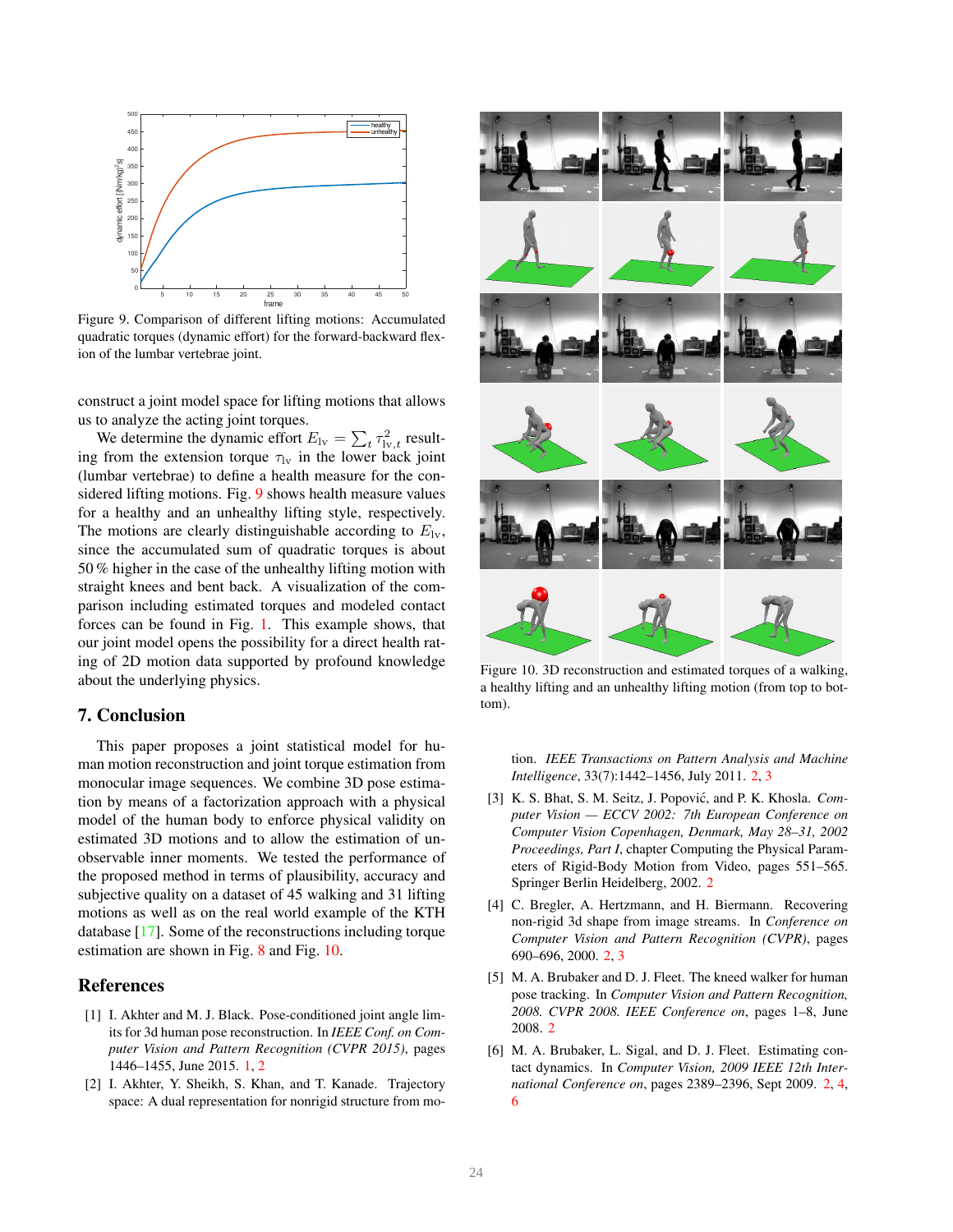- <span id="page-8-29"></span>[7] R. F. Chandler, C. E. Clauser, J. T. McConville, H. M. Reynolds, and J. W. Young. Investigation of inertial properties of the human body. Technical report, Department of Transportation, Report No DOT HS-801 430, Mar 1975. [4](#page-3-4)
- <span id="page-8-0"></span>[8] CMU. Human motion capture database, 2014. [1](#page-0-1)
- <span id="page-8-14"></span>[9] Y. Dai and H. Li. A simple prior-free method for non-rigid structure-from-motion factorization. In *Conference on Computer Vision and Pattern Recognition (CVPR)*, CVPR '12, pages 2018–2025, Washington, DC, USA, 2012. IEEE Computer Society. [2](#page-1-0)
- <span id="page-8-30"></span>[10] P. Deuflhard, W. Rheinboldt, and F. Bornemann. *Scientific Computing with Ordinary Differential Equations*. Texts in Applied Mathematics. Springer New York, 2012. [4](#page-3-4)
- <span id="page-8-17"></span>[11] A. C. Fang and N. S. Pollard. Efficient synthesis of physically valid human motion. *ACM Trans. Graph.*, 22(3):417– 426, July 2003. [2](#page-1-0)
- <span id="page-8-11"></span>[12] B. J. Fregly, J. A. Reinbolt, K. L. Rooney, K. H. Mitchell, and T. L. Chmielewski. Design of patient-specific gait modifications for knee osteoarthritis rehabilitation. *IEEE Transactions on Biomedical Engineering*, 54(9):1687–1695, Sept 2007. [2](#page-1-0)
- <span id="page-8-6"></span>[13] P. Gotardo and A. Martinez. Non-rigid structure from motion with complementary rank-3 spaces. In *Conference on Computer Vision and Pattern Recognition (CVPR)*, 2011. [1](#page-0-1)
- <span id="page-8-25"></span>[14] M. Grant and S. Boyd. Graph implementations for nonsmooth convex programs. In V. Blondel, S. Boyd, and H. Kimura, editors, *Recent Advances in Learning and Control*, Lecture Notes in Control and Information Sciences, pages 95–110. Springer-Verlag Limited, 2008. [3](#page-2-7)
- <span id="page-8-26"></span>[15] M. Grant and S. Boyd. CVX: Matlab software for disciplined convex programming, version 2.1, March 2014. [3](#page-2-7)
- <span id="page-8-12"></span>[16] L. Johnson and D. H. Ballard. Efficient codes for inverse dynamics during walking. In *AAAI*, pages 343–349, 2014. [2,](#page-1-0) [3](#page-2-7)
- <span id="page-8-1"></span>[17] V. Kazemi, M. Burenius, H. Azizpour, and J. Sullivan. Multiview body part recognition with random forests. In *British Machine Vision Conference (BMVC)*, 2013. [1,](#page-0-1) [2,](#page-1-0) [7,](#page-6-2) [8](#page-7-9)
- <span id="page-8-23"></span>[18] C. K. Liu, A. Hertzmann, and Z. Popović. Learning physics-based motion style with nonlinear inverse optimization. *ACM Trans. Graph.*, 24(3):1071–1081, July 2005. [2](#page-1-0)
- <span id="page-8-24"></span>[19] X. Lv, J. Chai, and S. Xia. Data-driven inverse dynamics for human motion. *ACM Trans. Graph.*, 35(6):163:1–163:12, 2016. [3](#page-2-7)
- <span id="page-8-21"></span>[20] R. Mann and A. Jepson. Towards the computational perception of action. In *Computer Vision and Pattern Recognition, 1998. Proceedings. 1998 IEEE Computer Society Conference on*, pages 794–799, Jun 1998. [2](#page-1-0)
- <span id="page-8-7"></span>[21] H. S. Park, T. Shiratori, I. Matthews, and Y. Sheikh. 3d reconstruction of a moving point from a series of 2d projections. *European Conference on Computer Vision (ECCV)*, September 2010. [1](#page-0-1)
- <span id="page-8-31"></span>[22] M. J. D. Powell. *Numerical Analysis: Proceedings of the Biennial Conference held at Dundee, June 28–July 1, 1977*, chapter A fast algorithm for nonlinearly constrained optimization calculations, pages 144–157. Springer Berlin Heidelberg, 1978. [4](#page-3-4)
- <span id="page-8-3"></span>[23] V. Ramakrishna, T. Kanade, and Y. A. Sheikh. Reconstructing 3d human pose from 2d image landmarks. In *European Conference on Computer Vision (ECCV)*, October 2012. [1,](#page-0-1) [2,](#page-1-0) [3](#page-2-7)
- <span id="page-8-18"></span>[24] A. Safonova, J. K. Hodgins, and N. S. Pollard. Synthesizing physically realistic human motion in low-dimensional, behavior-specific spaces. *ACM Trans. Graph.*, 23(3):514– 521, August 2004. [2](#page-1-0)
- <span id="page-8-8"></span>[25] T. Schmalz, S. Blumentritt, and R. Jarasch. Energy expenditure and biomechanical characteristics of lower limb amputee gait: The influence of prosthetic alignment and different prosthetic components. *Gait & Posture*, 16(3):255 – 263, 2002. [2](#page-1-0)
- <span id="page-8-28"></span>[26] A. L. Schwab and G. M. J. Delhaes. Lecture Notes Multibody Dynamics B, wb1413. 2009. [4](#page-3-4)
- <span id="page-8-2"></span>[27] L. Sigal, A. O. Balan, and M. J. Black. Humaneva: Synchronized video and motion capture dataset and baseline algorithm for evaluation of articulated human motion. *International Journal of Computer Vision*, 87(1-2):4–27, 2010. [1](#page-0-1)
- <span id="page-8-19"></span>[28] K. W. Sok, M. Kim, and J. Lee. Simulating biped behaviors from human motion data. *ACM Trans. Graph.*, 26(3), July 2007. [2](#page-1-0)
- <span id="page-8-27"></span>[29] F. Steinparz. Co-ordinate transformation and robot control with denavit-hartenberg matrices. *Journal of Microcomputer Applications*, 8(4):303 – 316, 1985. [3](#page-2-7)
- <span id="page-8-15"></span>[30] L. Torresani, A. Hertzmann, and C. Bregler. Learning nonrigid 3d shape from 2d motion. In S. Thrun, L. K. Saul, and B. Schölkopf, editors, *Neural Information Processing Systems (NIPS)*. MIT Press, 2003. [2](#page-1-0)
- <span id="page-8-16"></span>[31] L. Torresani, A. Hertzmann, and C. Bregler. Nonrigid structure-from-motion: Estimating shape and motion with hierarchical priors. *IEEE Transactions Pattern Analysis and Machine Intelligence*, 2008. [2](#page-1-0)
- <span id="page-8-22"></span>[32] M. Vondrak, L. Sigal, and O. C. Jenkins. Physical simulation for probabilistic motion tracking. In *Computer Vision and Pattern Recognition, 2008. CVPR 2008. IEEE Conference on*, pages 1–8, June 2008. [2](#page-1-0)
- <span id="page-8-4"></span>[33] B. Wandt, H. Ackermann, and B. Rosenhahn. 3d reconstruction of human motion from monocular image sequences. *Transactions on Pattern Analysis and Machine Intelligence*, 38(8):1505–1516, 2016. [1,](#page-0-1) [2,](#page-1-0) [3](#page-2-7)
- <span id="page-8-5"></span>[34] C. Wang, Y. Wang, Z. Lin, A. Yuille, and W. Gao. Robust estimation of 3d human poses from a single image. In *Conference on Computer Vision and Pattern Recognition (CVPR)*, 2014. [1,](#page-0-1) [2,](#page-1-0) [3](#page-2-7)
- <span id="page-8-20"></span>[35] X. Wei, J. Min, and J. Chai. Physically valid statistical models for human motion generation. *ACM Trans. Graph.*, 30(3):19:1–19:10, May 2011. [2](#page-1-0)
- <span id="page-8-9"></span>[36] M. W. Whittle. Clinical gait analysis: A review. *Human Movement Science*, 15(3):369–387, 1996. [2](#page-1-0)
- <span id="page-8-10"></span>[37] Y. Xiang, J. S. Arora, and K. Abdel-Malek. Physics-based modeling and simulation of human walking: a review of optimization-based and other approaches. *Structural and Multidisciplinary Optimization*, 42(1):1–23, 2010. [2](#page-1-0)
- <span id="page-8-13"></span>[38] J. Xiao, J. Chai, and T. Kanade. A closed-form solution to non-rigid shape and motion recovery. In *European Conference on Computer Vision (ECCV)*, May 2004. [2](#page-1-0)